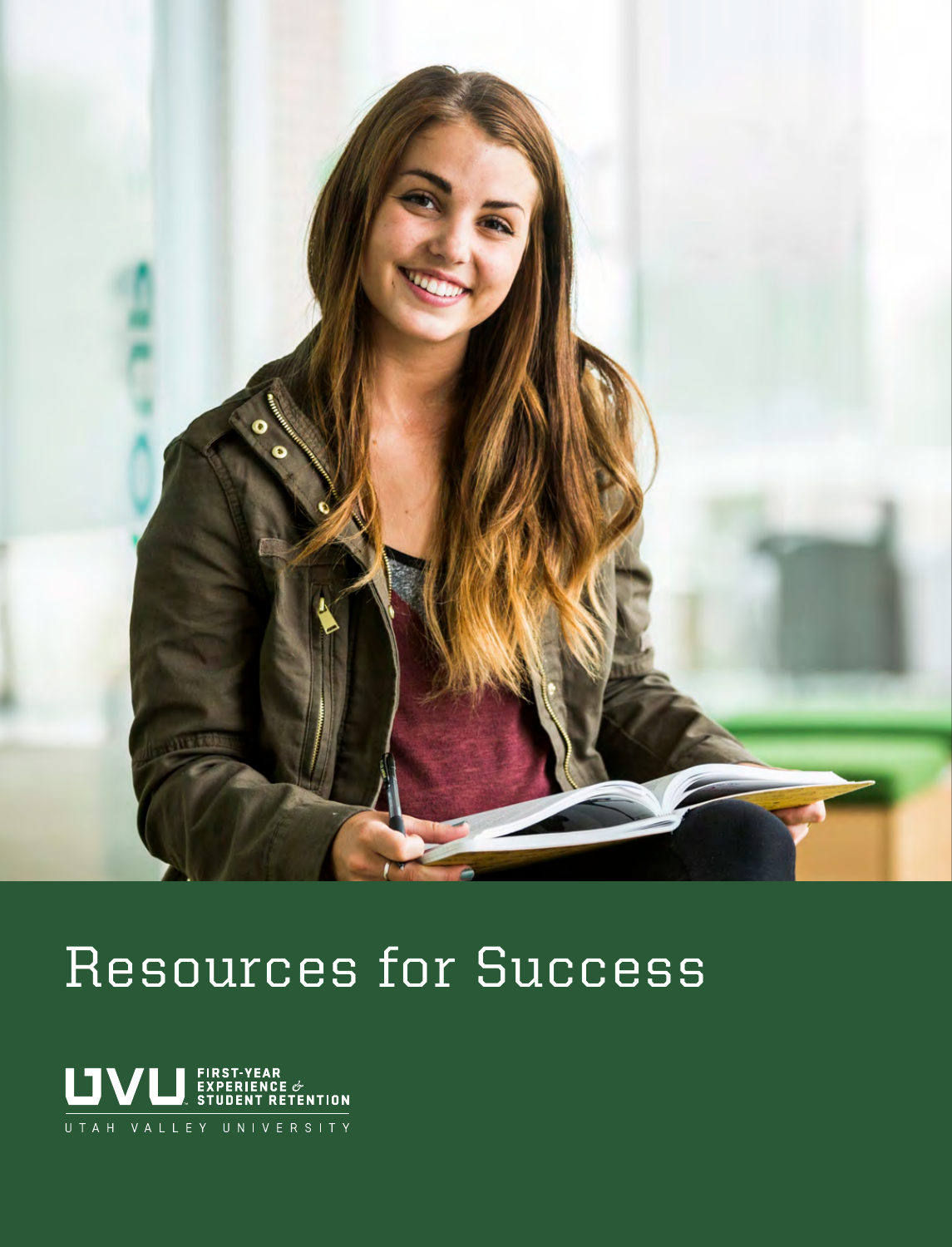### **LEARNING ASSISTANCE & TUTORING**

#### **LEARNING STRATEGIES SUPPORT**

#### LA 030e / 801-863-7418 / pat.nelson@uvu.edu

Learning Strategies Support can help you with time management, test anxiety, test-taking skills, notetaking skills and reading textbooks. **uvu.edu/learningstrategies**

#### **ACADEMIC TUTORING LAB**

#### LA 201 / 801-863-5376 / tutoring@uvu.edu

The Academic Tutoring Lab provides free tutoring to UVU students in the drop-in lab or by appointment. Tutoring is available for the following subjects: accounting, anthropology, archaeology, astronomy, biology/ botany, business management, chemistry, digital media, education, economics, engineering, environmental studies, geography, geology, history, health, languages, legal studies, meteorology, microbiology, philosophy, physical science, physics, political science, psychology, sociology and zoology.

**uvu.edu/academictutoring**

#### **LANGUAGE LAB**

#### CB 306 / 801-863-8518

The Language Lab provides free tutoring for students enrolled in foreign language classes. Tutoring is available for the following languages: American Sign Language, Chinese, French, Japanese, German, Portuguese, Russian, and Spanish. Tutoring is by appointment only. **uvu.edu/lang/lab**

#### **MATH LAB**

#### LA 201 / 801-863-8310 / mathlab@uvu.edu

The Math Lab is a great place to work on math homework in a setting where tutors can answer questions as they arise. The Math Lab serves students in all math classes. **uvu.edu/mathlab**

#### **WRITING CENTER**

#### FL 208 / 801-863-8936 / writingcenter@uvu.edu

Both the Writing Center and the Online Writing Lab can help you further your understanding of writing principles and enhance your writing skills. You can request help for any part of the writing process, from brainstorming to revision.

**uvu.edu/writingcenter**

#### **SCHOOL COMMUNITY UNIVERSITY PARTNERSHIP (SCUP)**

#### 723 S. 1200 West, Orem / 801-863-6800 / partnership@uvu.edu

The School Community University Partnership provides one-on-one tutoring for a minimal fee. **uvu.edu/partnership**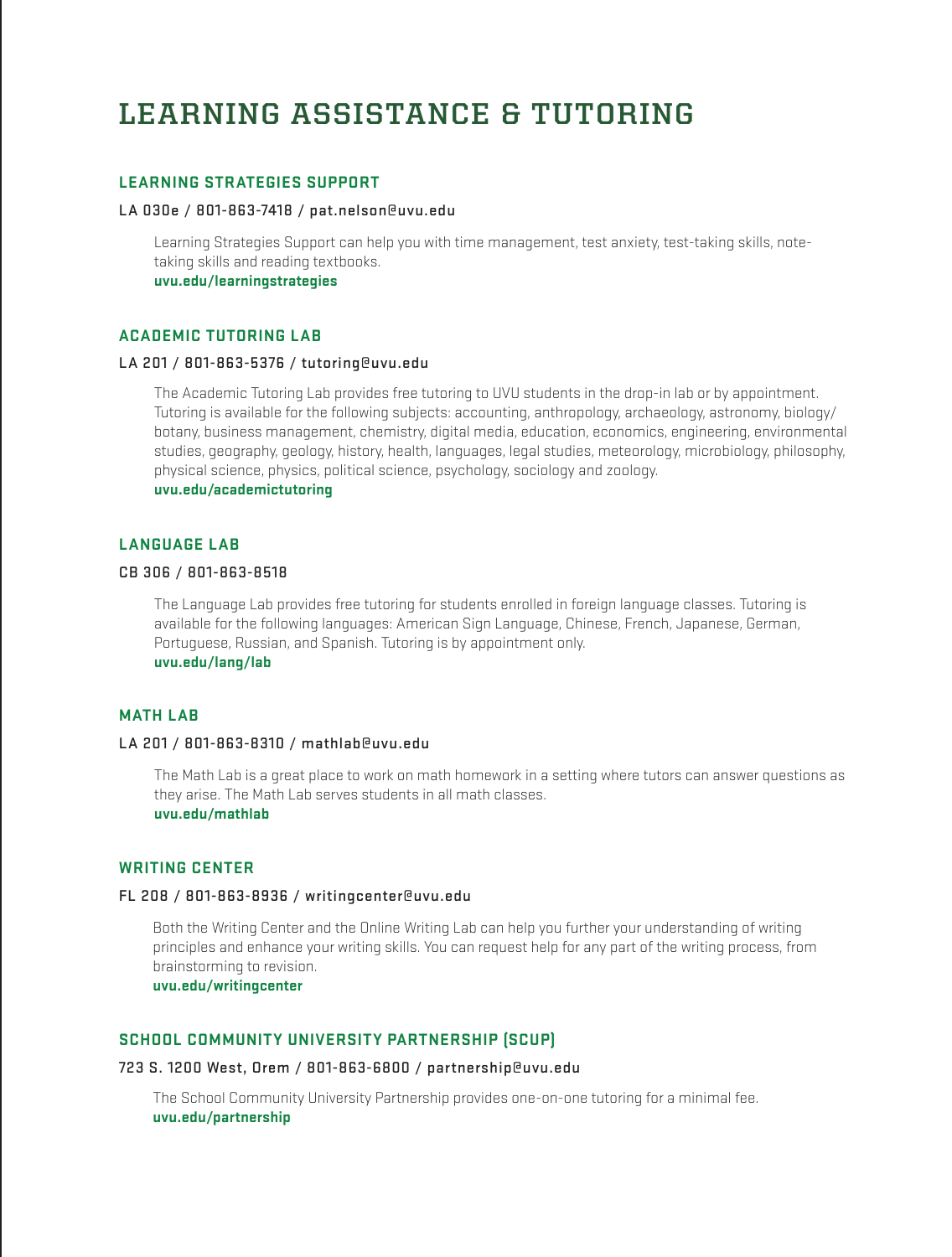#### **LIBRARY**

#### FL / 801-863-8265 / wilsonbn@uvu.edu / text a librarian: 801-362-8176

The library offers a variety of spaces and state-of-the-art technology, creating an inviting research and study environment. Use one of more than 220 public computers to conduct research, write papers or produce multimedia projects. Group study and viewing rooms can be scheduled to work on projects or watch videos. A family study room is also available, allowing children to play while parents work on assignments. Librarians are available at the reference desk to help with research and project questions.

#### Hours:

Mon-Fri: 7 a.m. to midnight Sat: 8 a.m. to 7 p.m. Sunday: 1 p.m. to 9 p.m. **uvu.edu/library**

#### **SUGGESTED CLASSES**

SLSS 1000: University Student Success: Presents strategies to improve personal study skills, time management and stress management.

**SLSS 1050: Library Research:** Explains how to use the library to write research papers.

SLSS 1180: Speed Reading: Teaches how to increase reading speed.

SLSS 1190: Power Reading Strategies: Offers strategies for more effective textbook reading and retention.

### **ACADEMIC & CAREER RESOURCES**

#### **ACADEMIC STANDARDS**

#### LA 012v / 801-863-5325 / academicstandards@uvu.edu

The Academic Standards Office can help you access and utilize resources that will enable you to succeed academically.

uvu.edu/academicstandards

#### **CAREER DEVELOPMENT CENTER**

#### LC 409 / 801-863-6364 / careerdevcenter@uvu.edu

The Career Development Center will help you build your career and find employment while in school. Qualified counselors can assist you with job search resources, informational interviews, networking, career events and resumes. uvu.edu/cdc

#### **ACADEMIC COUNSELING CENTER**

#### LC 402 / 801-863-8425 / academiccounseling@uvu.edu

The Academic Counseling Center can guide your progress in determining and achieving your educational goals. Specific help is given to students who are undecided and working toward their Associate in Science or Associate in Arts in University Studies. uvu.edu/acc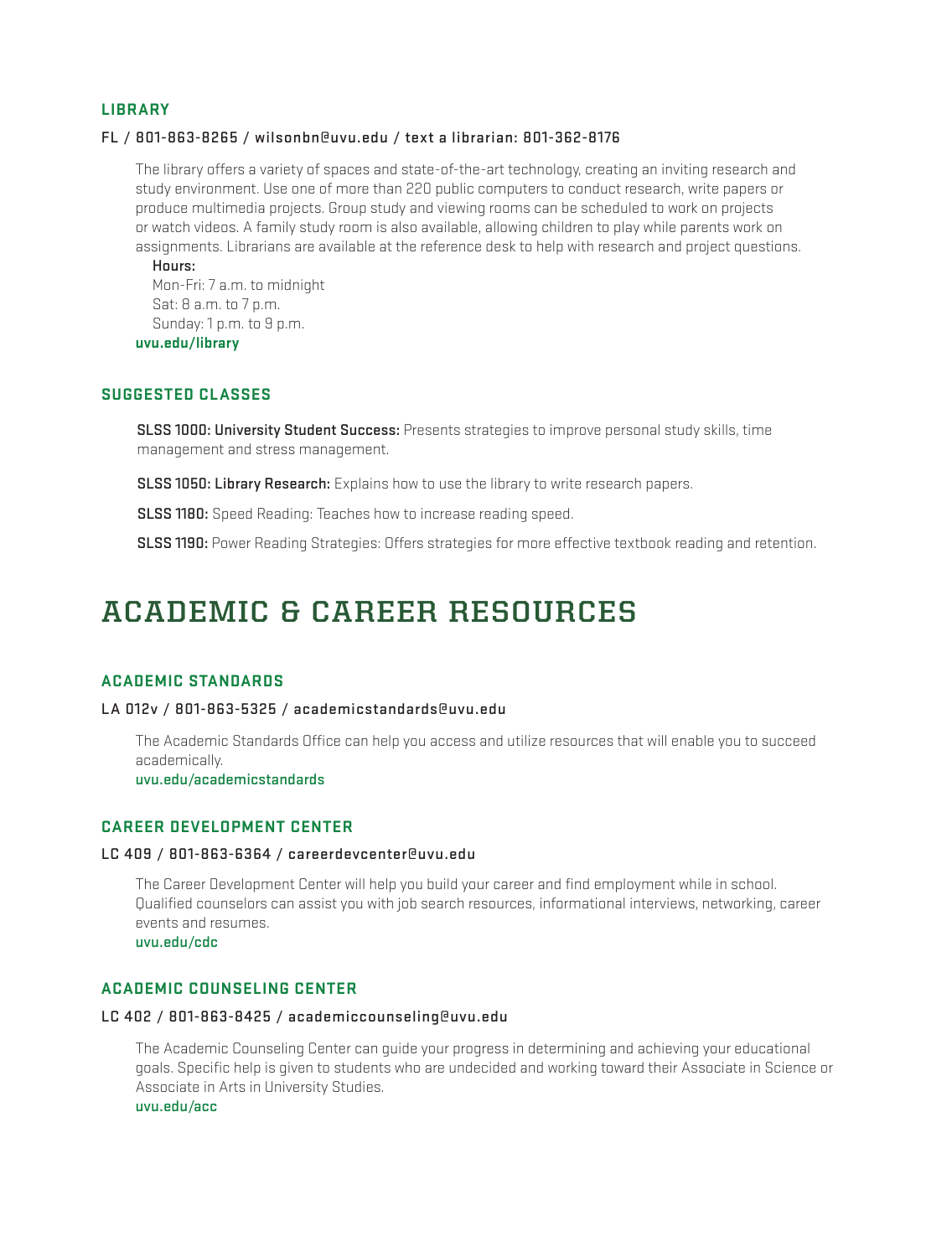#### **CAREER PASSPORT**

#### LC 409 / 801-863-5460 / careerpassport@uvu.edu

The Career Passport Program is an engaged way to actively participate in career exploration, selection and preparation while working toward a degree and an Engaged Learning University Distinction at UVU. uvu.edu/careerpassport

#### **INTERNSHIP SERVICES**

#### LC 409 / 801-863-6589 / internships@uvu.edu

Our Internship Coordinators are ready to help you find and apply for engaging internship opportunities, register for academic credit, and experience success during your internship. Internship opportunities are available locally, nationally, and internationally. uvu.edu/internships

#### **SUGGESTED CLASSES**

SLSS 1200: The 7 Habits of Highly Effective People: Introduces powerful leadership skills that will help you build a life-long foundation of principle-based behavior and habits.

SLSS 2100: Career & Major Exploration: Facilitates an increased awareness of self, post-secondary education, and the professional world to help you make well-informed major and career decisions.

### **HEALTH: PHYSICAL & MENTAL**

#### **STUDENT HEALTH SERVICES**

#### SC 221 / 801-863-8876

Provides opportunities to improve well-being through basic medical care and psychological services (counseling). Promotes healthy lifestyles through education and recreational programs and by teaching effective life skills.

Basic Visit: \$10 Mental Health Therapy: \$10 Financial waivers are available uvu.edu/studenthealth

#### **STUDENT LIFE & WELLNESS CENTER**

#### SLWC / 801-863-5552 / slwcenter@uvu.edu

A wide-range of fitness and personal wellness services are offered: fitness training equipment, fitness classes, indoor walking/jogging track, personal training, massage, bowling, climbing wall, gaming center and more. Call 801-863-5551 for membership information.

uvu.edu/campusrec/slwc

#### **WELLNESS PROGRAMS**

#### SL 211 / 801-863-5553 / uvuwellnessprograms@uvu.edu

The wellness programs at UVU provide services to students and employees that enhance personal wellness. The programs offer healthy lifestyle counseling, fitness testing, health screenings and wellness workshops. uvu.edu/wellness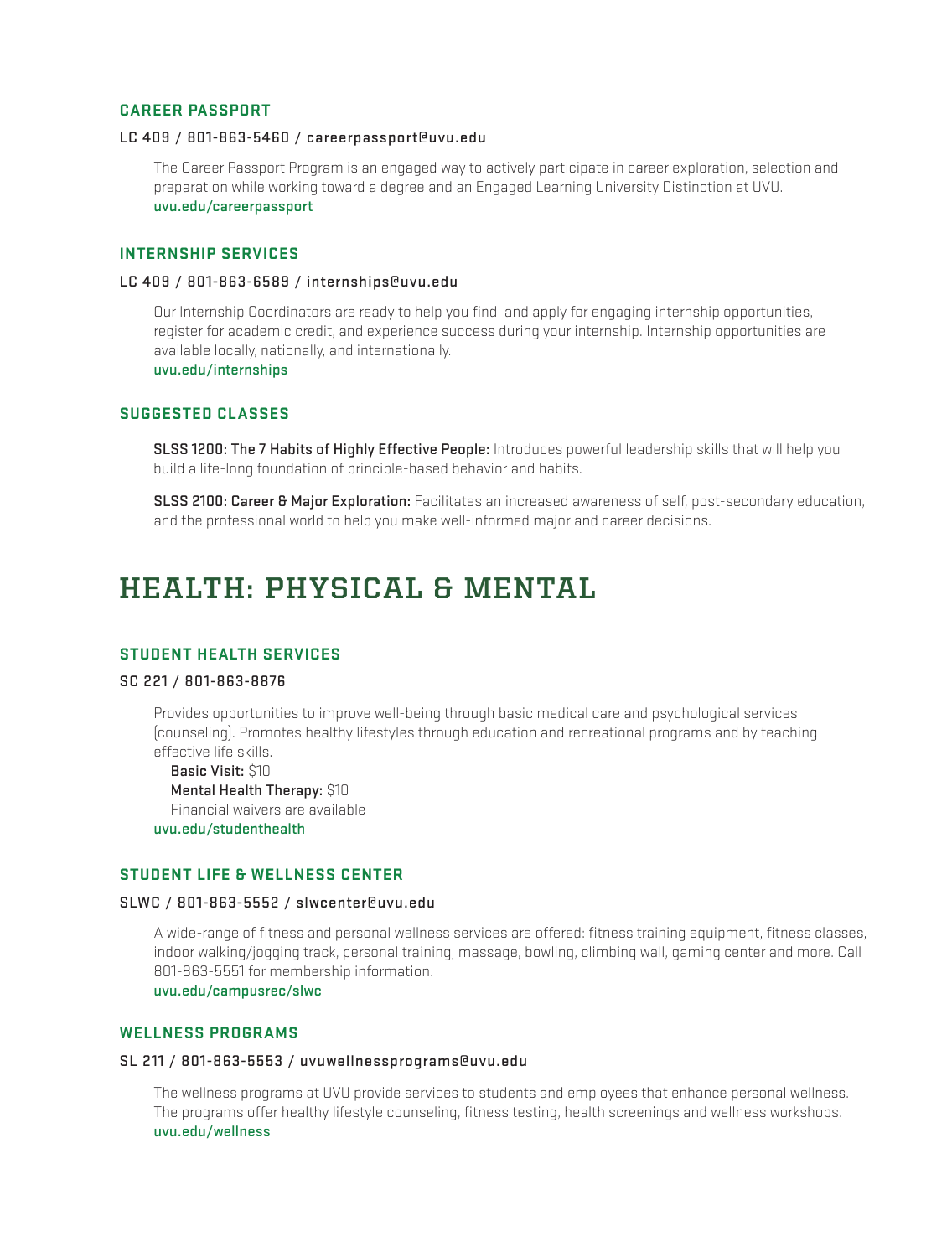#### **UV "YOU CAN" FOOD PANTRY**

#### SC 105 / 801-863-8786 / socialimpact@uvu.edu

The UV "You Can" Food Pantry is for UVU students who are facing food insecurity. Students must be enrolled for a minimum of 6 credits during the fall/spring semesters to be eligible. uvu.edu/socialimpact/programs/food-pantry.html

#### **SUGGESTED CLASSES**

SLSS 1100: Stress Management - Hardiness: Presents strategies for developing effective attitudes and skills to deal with stressful circumstances. The five main areas of focus for the course are coping skills, communication/social support, relaxation, nutrition and exercise.

### "THE ONLY MISTAKE YOU CAN MAKE IS NOT ASKING FOR HELP"

### SANDEEP JAUHAR

### **FINANCIAL RESOURCES**

#### **FINANCIAL AID & SCHOLARSHIPS**

#### BA 105 / Scholarships: 801-863-8443 / Financial Aid: 801-863-8442

UVU offers a comprehensive and varied program of financial assistance, including grants, loans, work study programs and scholarships. There are three types of financial aid:

**Gift Aid:** These programs are funded by government and private monies. They do not have to be repaid and are awarded upon a wide range of eligibility requirements. Gift aid includes scholarships and grants.

Work Study Programs: These programs are funded by state and federal monies and include an hourly wage, which comes in part from the employer and in part from the program. These programs do not need to be repaid.

Loans: All loans have to be repaid, though student loans often have interest rates below standard loan rates. Some are repayable immediately, while others defer monthly payments until after graduation.

Students may go to the Financial Aid Office (BA 106) to meet with a financial aid counselor during regular business hours. Appointments are available on a first-come, first-served basis.

#### uvu.edu/financialaid

#### **MONEY MANAGEMENT RESOURCE CENTER (MMRC)**

#### WB 147 / 801-863-5388 / mmrc@uvu.edu

The MMRC dedicates itself to improving the financial well-being of individuals by equipping them with the knowledge and skills needed to make responsible financial decisions in college and beyond. Highly-trained student financial coaches provide free financial planning and counseling services to UVU students. Walk-ins welcome, Monday through Friday.

uvu.edu/moneymanagement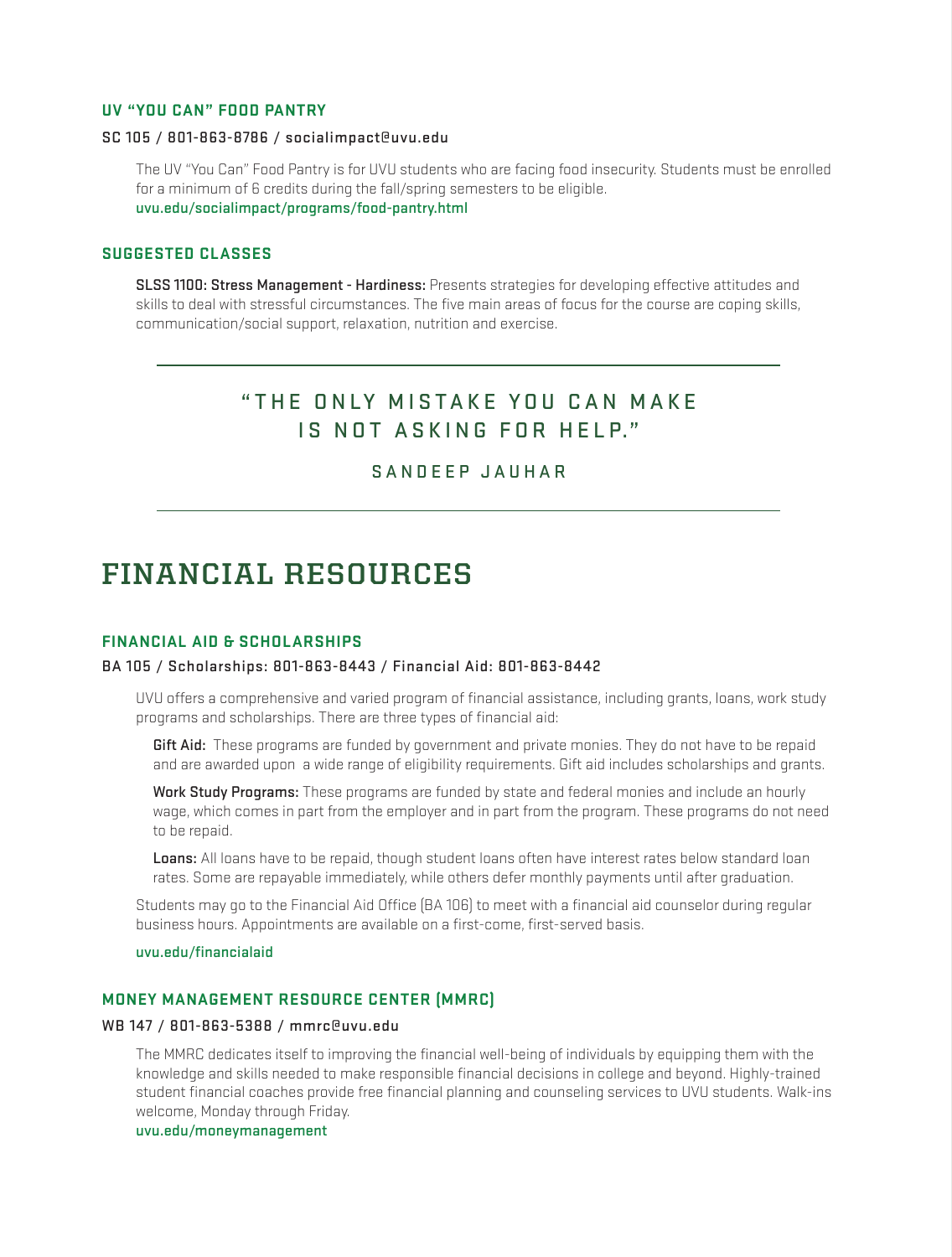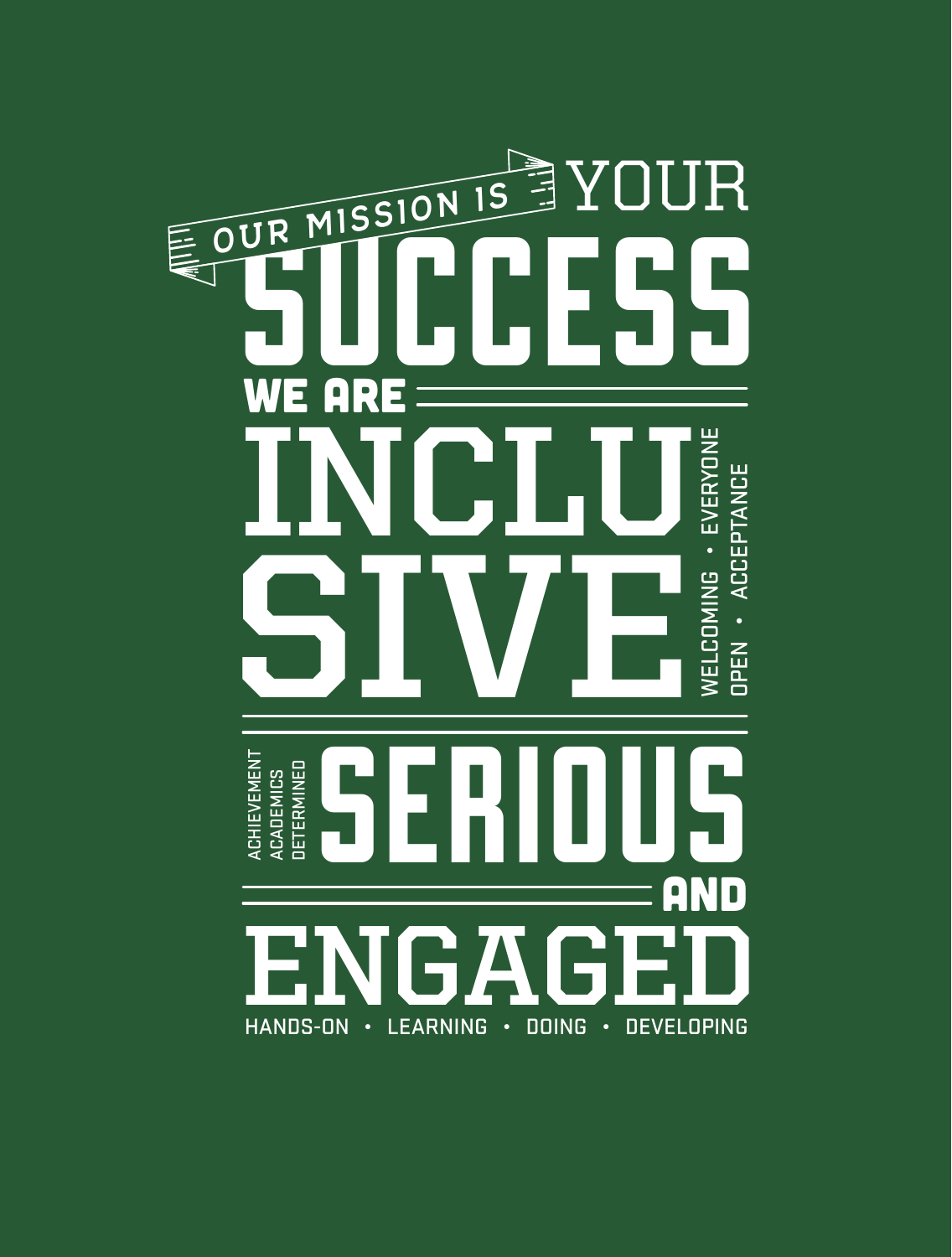## **GET INVOLVED**

#### **CENTER FOR THE ADVANCEMENT OF LEADERSHIP**

#### LC 302 / 801-863-6466 / cal@uvu.edu

CAL provides a cutting-edge personal, interpersonal, organizational, and civic/service Leadership Certification Program for students wishing to achieve their leadership potential. uvu.edu/leadership

#### **CLUBS**

#### SL 122 / 801-863-8652

UVU has a club for everyone. The University offers clubs in the following interest areas: academics, politics, social awareness, pre-professional programs, service, athletics and recreation, religion, ethnicity and culture, performing arts and media. uvu.edu/clubs

#### **INTRAMURALS**

#### SL 213 / 801-863-5568 / intramuralsports@uvu.edu

The Intramural Office helps UVU students, faculty and staff find their own niche on campus by providing opportunities to participate in a wide variety of individual, dual and team sports at various levels of competition. The office not only provides structured and organized programs, but continually looks for new sports to add as well.

uvu.edu/intramurals

#### **OUTDOOR ADVENTURE CENTER**

#### SL 216 / 801-863-7052

The Outdoor Adventure Center offers outdoor excursions, equipment rentals and retail items. uvu.edu/oac

#### **UVUSA STUDENT GOVERNMENT**

#### SL 122 / 801-863-8652 / marcr@uvu.edu

UVUSA provides social and educational activities to help students connect with campus. Make your voice heard and help make a difference on UVU's campus by getting involved in UVUSA through the Independent Branch, Academic Senate, Student Life and Activities, or UV Clubs. uvu.edu/uvusa

#### **CENTER FOR SOCIAL IMPACT**

#### SC 105 / 801-863-8786 / socialimpact@uvu.edu

The Volunteer & Service Learning Center provides volunteer and community outreach opportunities and the AmeriCorps grant program. uvu.edu/socialimpact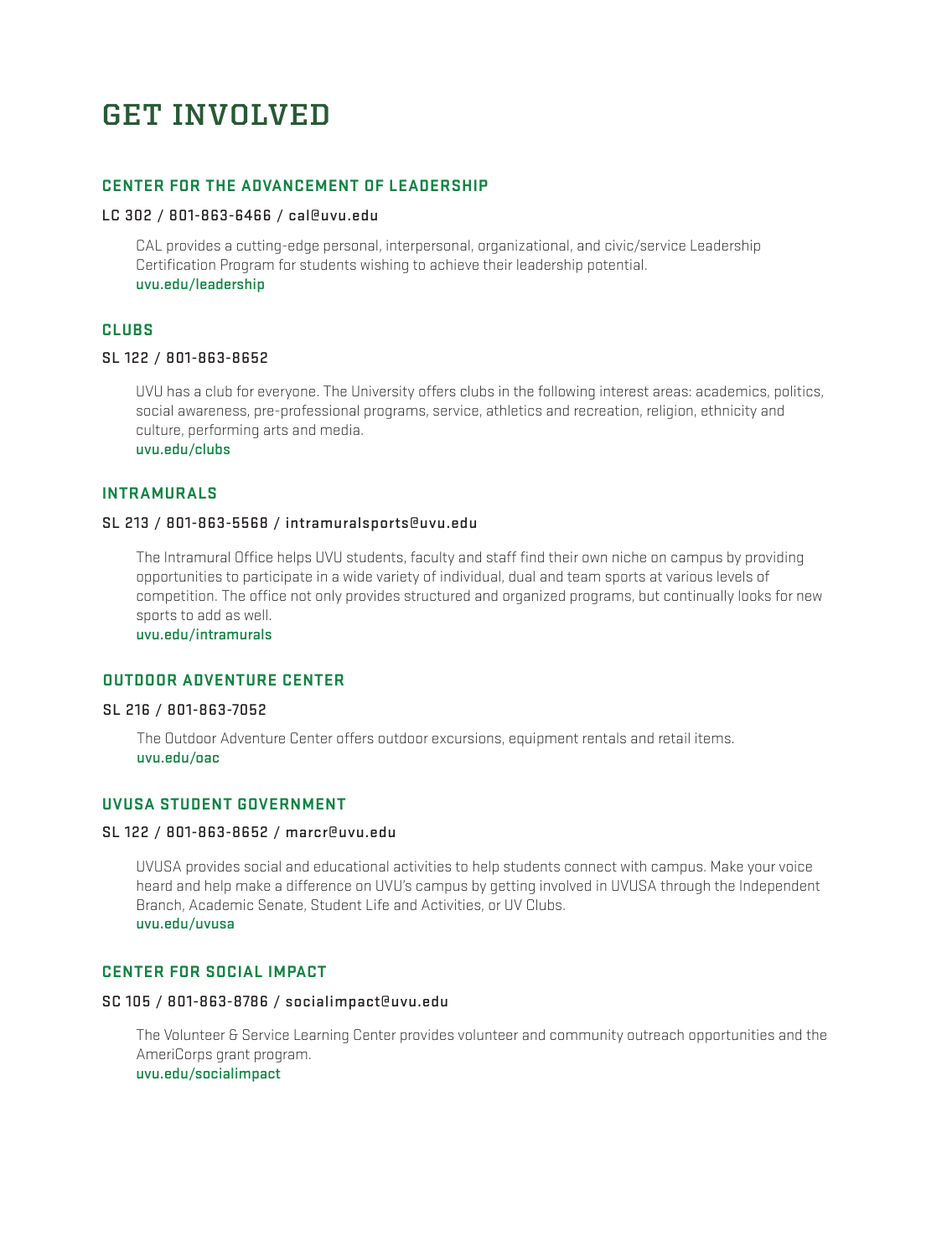#### **OFFICE OF STUDENT ACTION LEARNING**

#### SL 214m / 801-863-6949 / actionlearning@uvu.edu

The Office of Student Involvement provides hands-on, engaged learning opportunities for UVU students through three collaborative efforts: Action Learning Expeditions, the Engaged Learning ZONE, and Action Learning Communities (ALCs). Many students who participate with the Office of Student Action Learning are compensated through scholarships or a rent stipend.

uvu.edu/actionlearning

#### **THE DEN**

#### EC 010 / 801-863-8998 / Kameron.Dearing@uvu.edu

The Den is the official student cheering section for all UVU athletic events. Every student can join The Den for FREE. By joining you receive free food, t-shirts, participation in contests and giveaways, and a prime seat at every game!

gouvu.com/TheDen

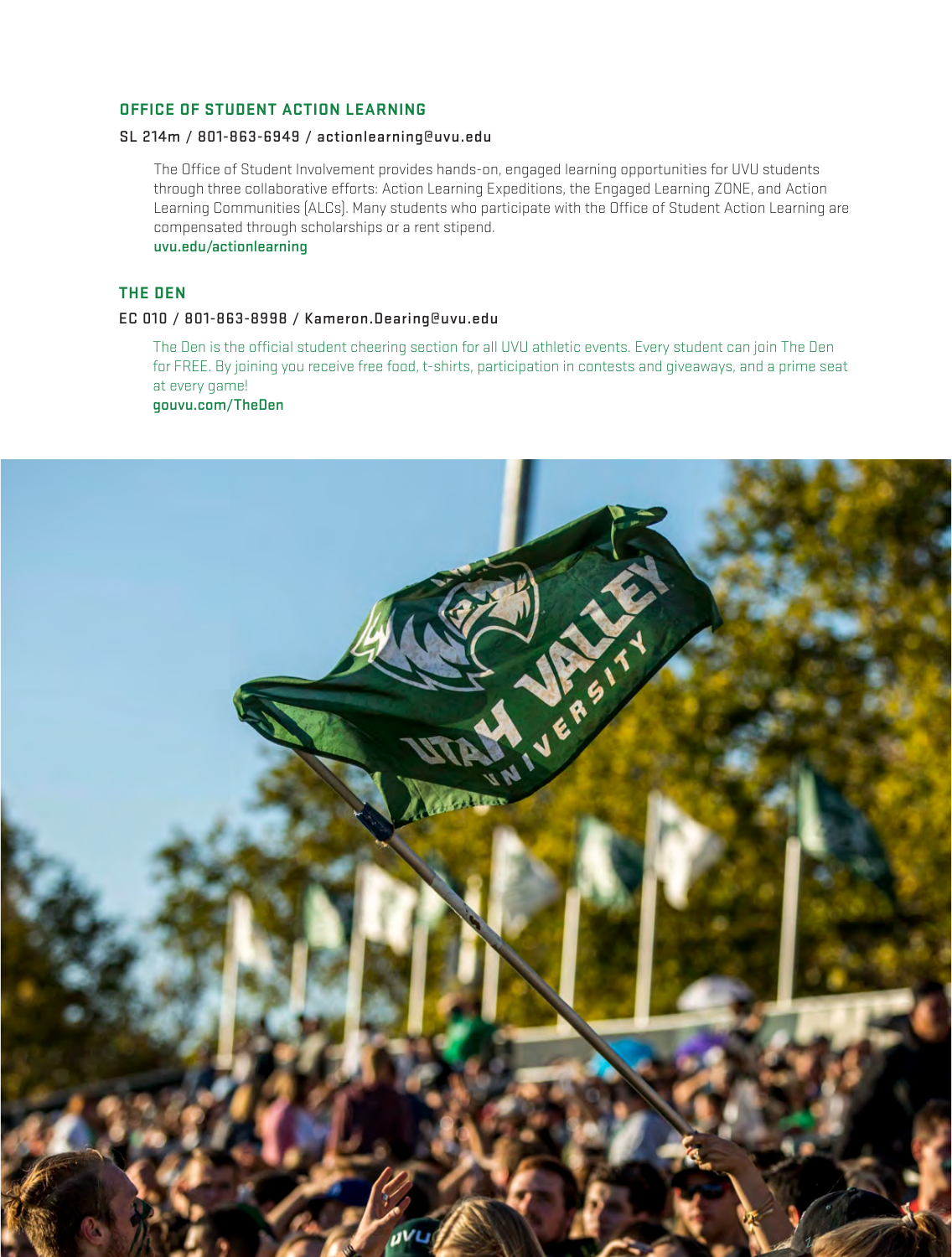## **SUPPORT SYSTEMS**

#### **WOMEN'S SUCCESS CENTER**

#### LC 303 / 801-863-3010 / womenssuccesscenter@uvu.edu

The Women's Success Center specializes in meeting the needs of female students and is dedicated to encouraging women in all areas of education. The center provides information about opportunities and resources available on campus and within the community. The center also facilitates student success through personal consultations, scholarships, book loans and advocacy. uvu.edu/wsc

#### **ACCESSIBILITY SERVICES**

#### LC 312 / 801-863-8747 / accessibilityservices@uvu.edu

The Accessibility Services Department is committed to helping students with disabilities receive reasonable accommodations during their college experience at UVU. The department provides a variety of services, software and equipment for students with a wide range of disabilities. uvu.edu/accessibility-services

#### **DEPARTMENT OF OFF-CAMPUS HOUSING**

#### SL 214n / 801-863-8659 / housing@uvu.edu

The housing office can help you find affordable housing close to campus. uvu.edu/housing

#### **MULTICULTURAL CENTER**

#### LA 114 / 801-863-8357 / multicultural@uvu.edu

Helps facilitate student success by offering a broad range of services and mentoring aimed to support students from historically underrepresented populations. Promotes an inclusive campus atmosphere conducive to safe learning and overall well-being. uvu.edu/multicultural

#### **FIRST-YEAR EXPERIENCE & STUDENT RETENTION**

#### LC 405 / 801-863-4000 / success@uvu.edu

First-Year Experience programs are designed to help incoming students maximize their first year by becoming familiar with campus resources, connecting with the University, and building a foundation for a successful college education. First-Year Experience programs begin the summer before fall semester and continue throughout the school year. uvu.edu/firstyear

#### **TRIO: STUDENT SUPPORT SERVICES**

#### LA 012 / 801-863-8541 / jensenke@uvu.edu

Student Support Services offers mentoring, tutoring, and academic support for first-generation and lowincome students.

uvu.edu/trio/sss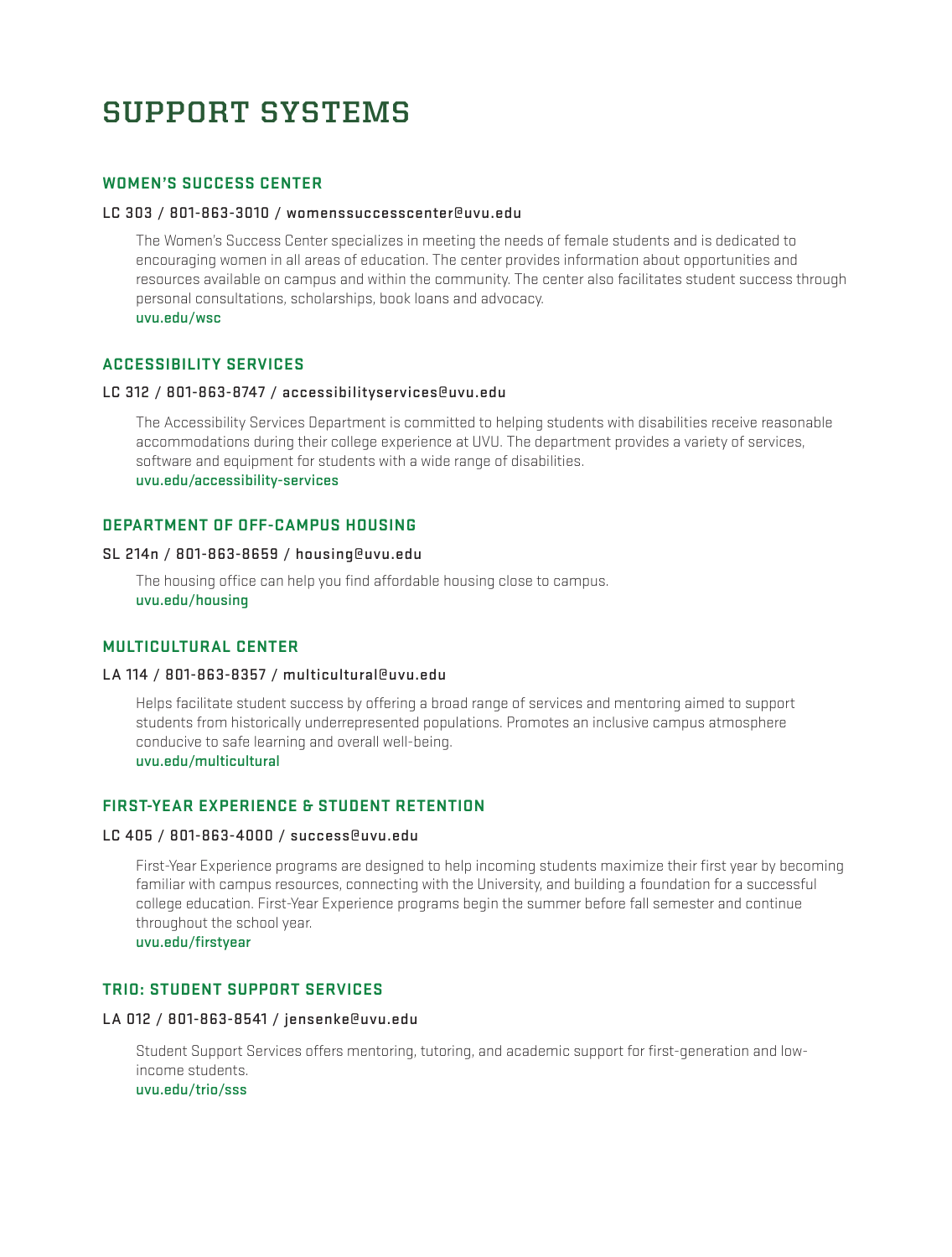#### **OMBUDSMAN**

#### SL 212b / 801-863-7237 / TalatouA@uvu.edu

The UVU ombudsmen are familiar with campus policies and students' rights and responsibilities. The ombudsmen can help you find useful options within these guidelines if misunderstandings or disagreements needing resolution occur. Ombudsmen services are free to UVU students. uvu.edu/ombuds

**LEAVE OF ABSENCE**

#### 801-863-8404 /mayra.powell@uvu.edu

At some point in your education, you may need to take some time away from school, be it for a humanitarian or religious mission, military service, health/medical issues or financial or family responsibilities. If you are returning within seven semesters, you will not need to re-apply for admission. uvu.edu/leaveofabsence

**UVU VETERAN SUCCESS CENTER**

#### WB 100a / 801-863-8212 / veterans@uvu.edu

Helps student veterans succeed in accomplishing their educational goals. This may include helping with admission to UVU, navigating VA benefits, and applying for graduation. uvu.edu/veterans

#### **I AM FIRST**

#### 801-863-5755 / garrett.nagaishi@uvu.edu

At UVU, a student is first-generation if neither parent/guardian has completed a U.S. bachelor's degree. Completing a college degree program can be difficult, and even more so if you are trying to do it alone. I Am First connects you with a community of like-minded friends, mentors, and crucial campus resources to help you graduate.

uvu.edu/iamfirst

### **CHILD CARE**

#### **CARE ABOUT CHILDCARE RESOURCE & REFERRAL**

#### EE 010 / 801-863-8589 / childcare@uvu.edu

Care About Childcare at Utah Valley University assists parents, providers, and community partners by providing referrals, collaboration, early childhood education and resources to promote quality child care. uvu.edu/cac

#### **WEE CARE CHILD CARE CENTER**

#### 1140 S. Wolverine Way, Orem / 801-863-7266

The UVU Turning Point Wee Care Center was designed to meet the childcare needs of student parents of UVU and Turning Point. Priority is given to those who are low-income, and all services are based on a sliding scale.

#### uvu.edu/weecare